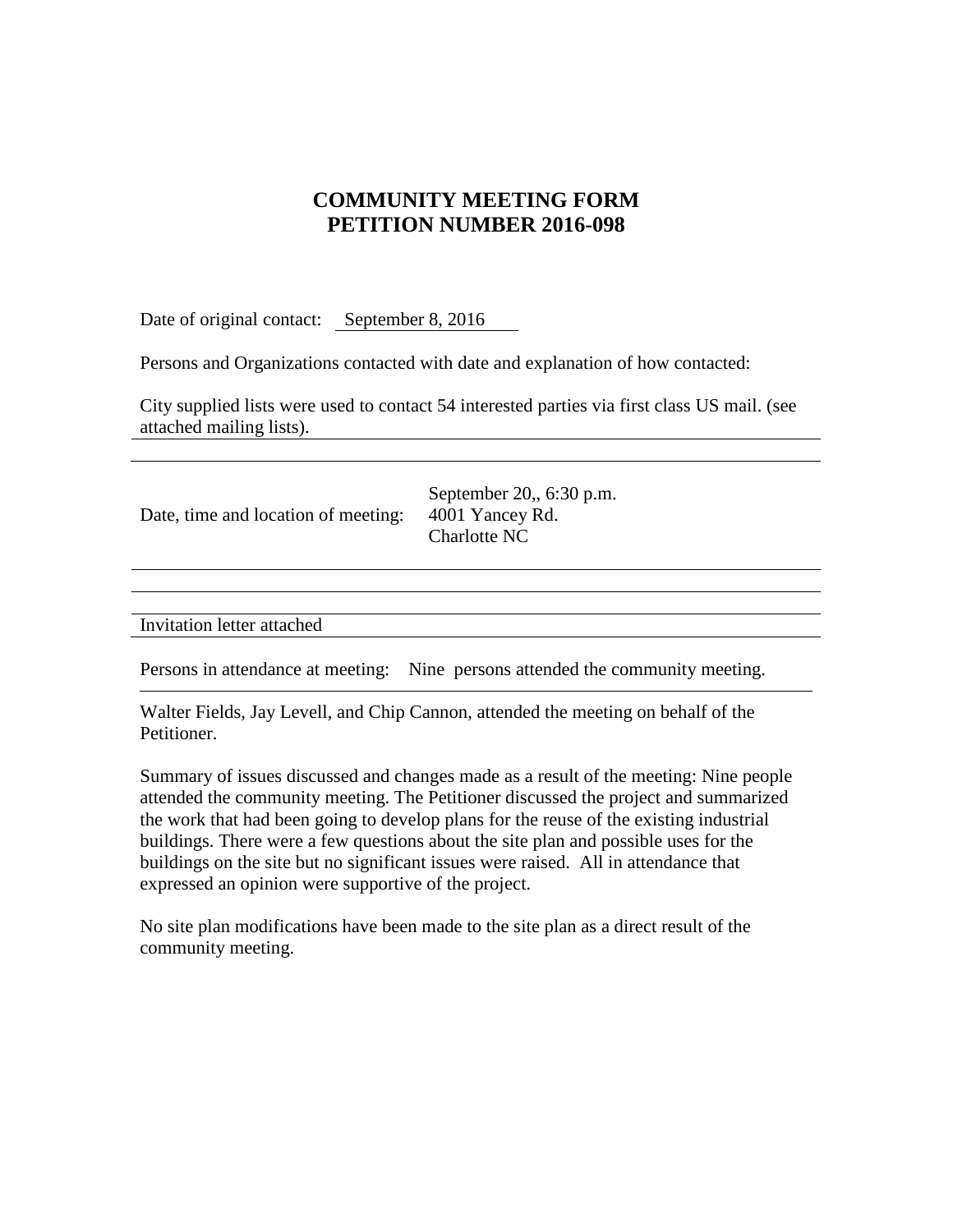

September 8, 2016

Dear Neighbors:

We invite you to attend a neighborhood meeting to receive a presentation on a rezoning petition for approximately 5 acres located on the southeast corner of Old Pineville Rd. and Yancey Road. The purpose of this request is to allow for the redevelopment and reuse of most of the buildings on the site for a mixture of uses including retail, restaurant, and/or office. For more information on this petition, please go to the link below:

[http://charmeck.org/city/charlotte/planning/Rezoning/RezoningPetitions/2016Petitions/Pages/2016-](http://charmeck.org/city/charlotte/planning/Rezoning/RezoningPetitions/2016Petitions/Pages/2016-098.aspx) [098.aspx](http://charmeck.org/city/charlotte/planning/Rezoning/RezoningPetitions/2016Petitions/Pages/2016-098.aspx)

Sometimes with rezoning petitions, information is not readily available to interested parties and the facts about the request are misunderstood. We would like to take this opportunity to discuss information with you so that you may have the facts about the request. You may not have an interest in this particular rezoning, but if you do, please plan to attend this meeting to learn more about the proposal, share your comments, and have an opportunity to ask questions.

## **The meeting will be held on Tuesday September 20th at 6:30 p.m. on the site located at 4001 Yancey Road. Signs will direct you to the meeting site.**

If you have any questions about the meeting, please feel free to call Walter Fields at 704-372-7855.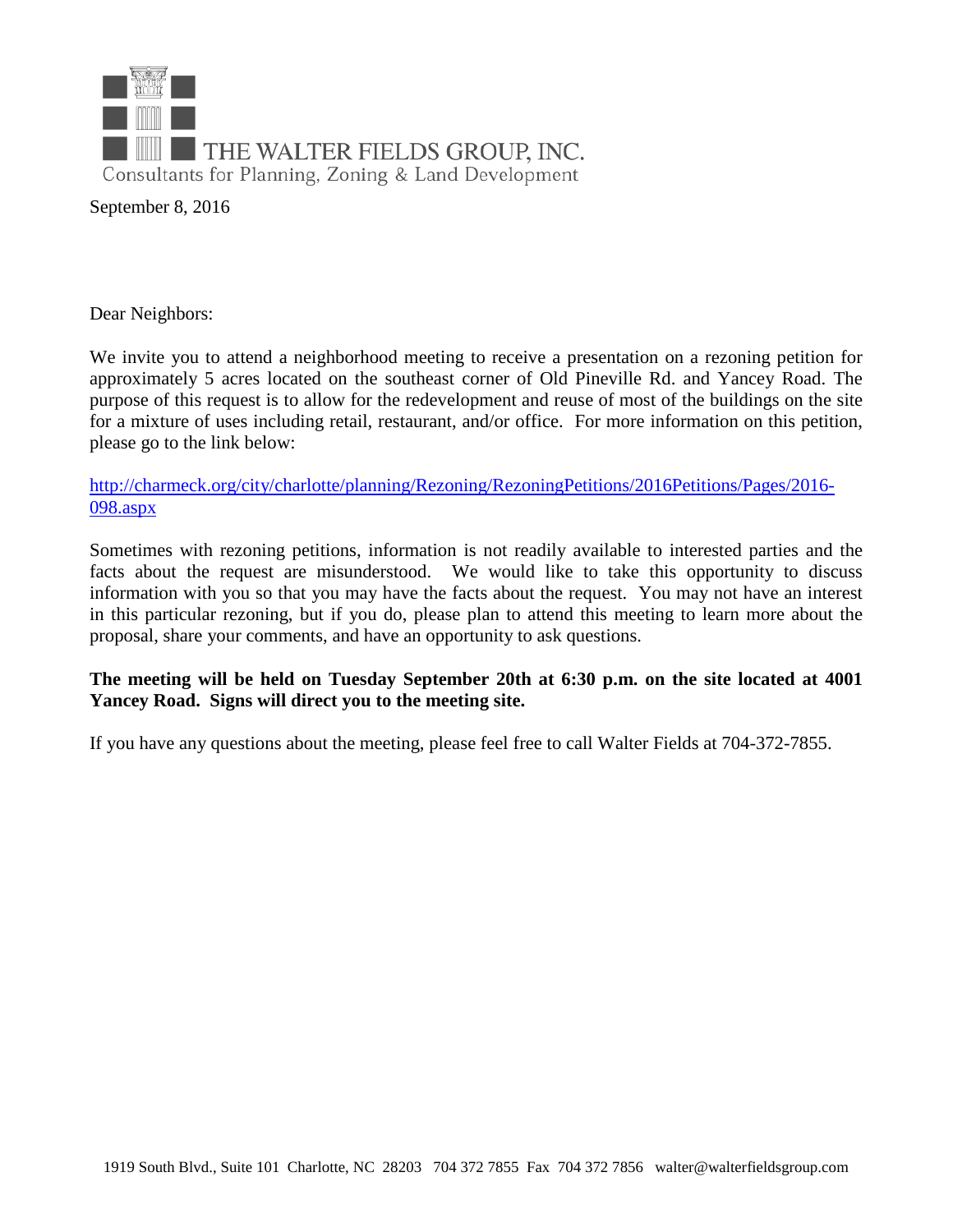## 2016-098

116 SOUTHSIDE DR LLC 116 SOUTHSIDE DR CHARLOTTE, NC 28217

2016-098 A J INDUSTRIAL PROPERTY LLC 16740 BIRKDALE COMMONS PY STE 202 HUNTERSVILLE, NC 28078

2016-098 CARLTON HILL LLC ATTN: DOUG LUCAS 2820 SELWYN AVE SUITE 627 CHARLOTTE, NC 28209 2016-098 CIRCA INVESTMENTS LLC 2321 CRESCENT AVE CHARLOTTE, NC 28207

2016-098 FLYLO PROPERTIES INC 4020 YANCEY RD CHARLOTTE, NC 28217

2016-098 BY MERGER FRANCES INVESTMENTS INC 3521 DEWITT LN CHARLOTTE, NC 28217

2016-098 JGI OF NC LLC 6344 DOVEFIELD RD CHARLOTTE, NC 28277

2016-098 CHARLES MCGOVERN 7701 BABE STILLWELL FARM RD HUNTERSVILLE, NC 28078

2016-098 MECK CITY SOCIAL RE LLC 2629 CHELSEA DR CHARLOTTE, NC 28209

2016-098 P E C I GROUP LLC 4113 YANCEY RD CHARLOTTE, NC 28217

2016-098 4110 OLD PINEVILLE LLC INTERIORS C/O CAROLINA BUSINESS 4020 YANCEY RD CHARLOTTE, NC 28217 2016-098 BY MERGER BOWERS FIBERS INC PO BOX 31234 CHARLOTTE, NC 28231

2016-098 (BY MERGER) CAROLINA FOODS INC PO BOX 36816 CHARLOTTE, NC 28236

2016-098 DRJ HOLDINGS LLC 1727 EAST BV CHARLOTTE, NC 28203

2016-098 FLYLO PROPERTIES INC 4020 YANCEY RD CHARLOTTE, NC 28217

2016-098 SHIRLEY A FUNDERBURK 306 E PETERSON DR CHARLOTTE, NC 28217

2016-098 JGI OF NC LLC 6344 DOVEFIELD RD CHARLOTTE, NC 28277

2016-098 CHARLES P MCGOVERN 7701 BABE STILLWELL FARM RD HUNTERSVILLE, NC 28078

2016-098 OMB PROPERTY HOLDINGS LLC 215 SOUTHSIDE DR CHARLOTTE, NC 28217

2016-098 ANNIE MAE PATTERSON 315 E PETERSON DR CHARLOTTE, NC 28217

2016-098 4110 OLD PINEVILLE LLC INTERIORS C/O CAROLINA BUSINESS 4020 YANCEY RD CHARLOTTE, NC 28217 2016-098 BOWERS H L COMPANY INC 4001 YANCEY RD CHARLOTTE, NC 28217

2016-098 CAROLINA FOODS INC PO BOX 36816 CHARLOTTE, NC 28236

2016-098 FLETCHER-RIGSBEE LLC 4600 CARMEL ESTATES RD CHARLOTTE, NC 28226

2016-098 FLYLO PROPERTIES INC 4020 YANCEY RD CHARLOTTE, NC 28217

2016-098 BILLY WINSLOW HEFNER LINDA K HEFNER 1219 PRINCETON AVE CHARLOTTE, NC 28209 2016-098 LANELLE INC 3521 DEWITT LN CHARLOTTE, NC 28217

2016-098 CHARLES P MCGOVERN 7701 BABE STILLWELL FARM RD HUNTERSVILLE, NC 28078

2016-098 P E C I GROUP LLC 4113 YANCEY RD CHARLOTTE, NC 28217

2016-098 PINES ON WENDOVER LLC PO BOX 471904 CHARLOTTE, NC 28247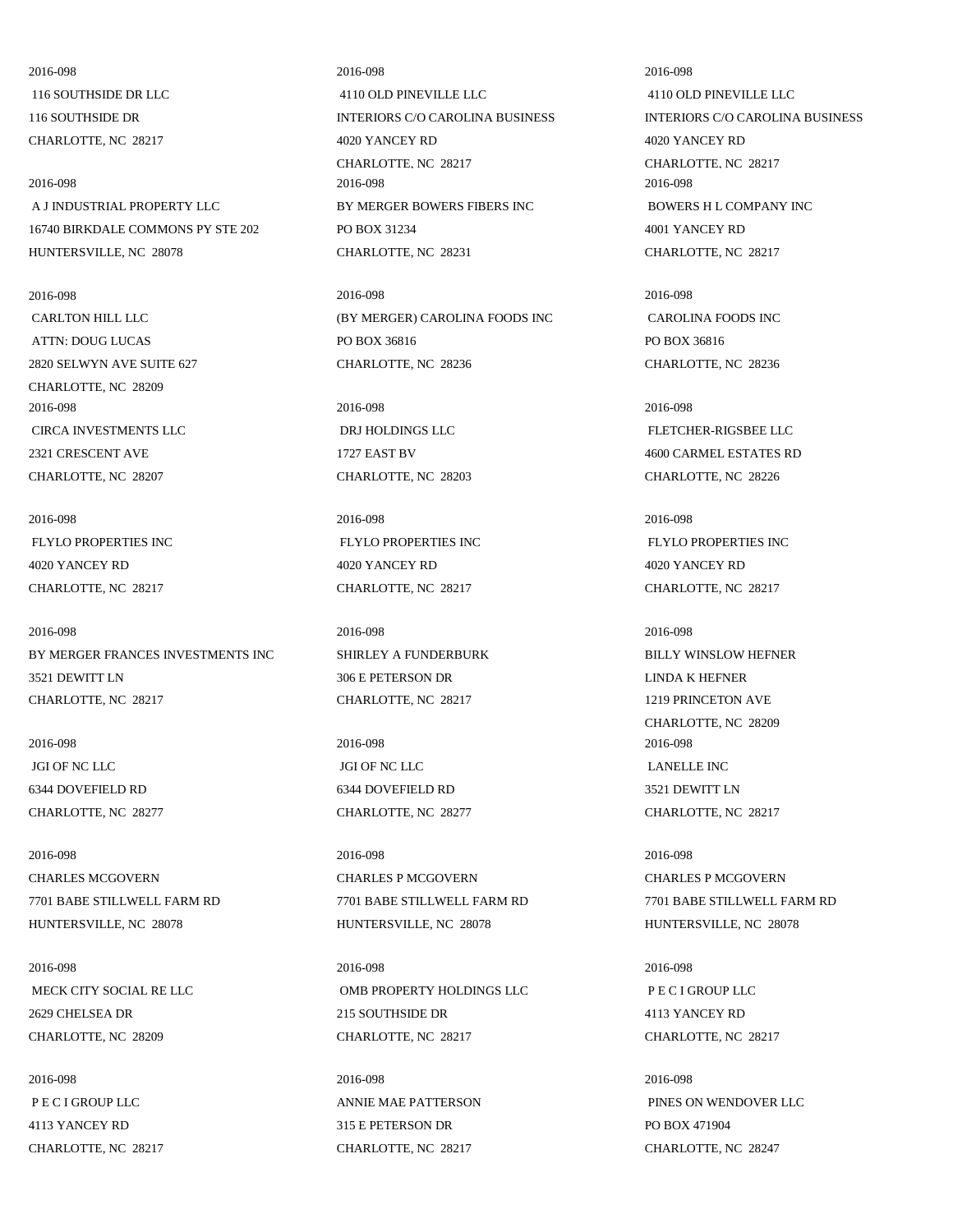2016-098 JOHNNIE G PRICE 683 FAIRVIEW ST CAMDEN, NJ 08104

2016-098 SB INVESTMENTS LLC C/O WILLIAM B CHOATE 831 BAXTER ST SUITE 230 CHARLOTTE, NC 28202 2016-098 STEWART FASTENER CORP PO BOX 241328 CHARLOTTE, NC 28224

2016-098 TRAC LIMITED PARTNERSHIP 4817 HARGROVE RD RALEIGH, NC 27616

2016-098 DER EMBSE TIMOTHY S VON CYNTHIA A AZIZ 1804 EAST BLVD CHARLOTTE, NC 28203

2016-098 DAVID L QUERY 200 SOUTHSIDE DR CHARLOTTE, NC 28217

2016-098 SOUTHSIDE ASSETS LLC 1310 SOUTH TRYON ST SUITE 104 CHARLOTTE, NC 28203

2016-098 STEWART FASTENER CORP PO BOX 241328 CHARLOTTE, NC 28224

2016-098 DIMITRIOS TSOULOS IOANNIS D TSOULOS 844 BURNLEY RD CHARLOTTE, NC 28210 2016-098 DR EMBSE TIMOTHY S VON CYNTHIA A AZIZ 1804 EAST BLVD CHARLOTTE, NC 28203

2016-098 THEODORE C RINK PEGGY S RINK (H/W) 7252 RIGHTANGLE ST SHERRILS FORD, NC 28673 2016-098 JOSHUA SPRINGS 307 E. PETERSON DR CHARLOTTE, NC 28217

2016-098 TPM PROPERTIES LIMITED PARTNERSHIP 3816 MOORELAND FARMS RD CHARLOTTE, NC 28226

2016-098 VARELA PROPERTIES LLC 4030 YANCEY RD CHARLOTTE, NC 28217

2016-098 PROPERTIES LLC WHITESIDES INVESTMENTS PO BOX 2432 MATTHEWS, NC 28206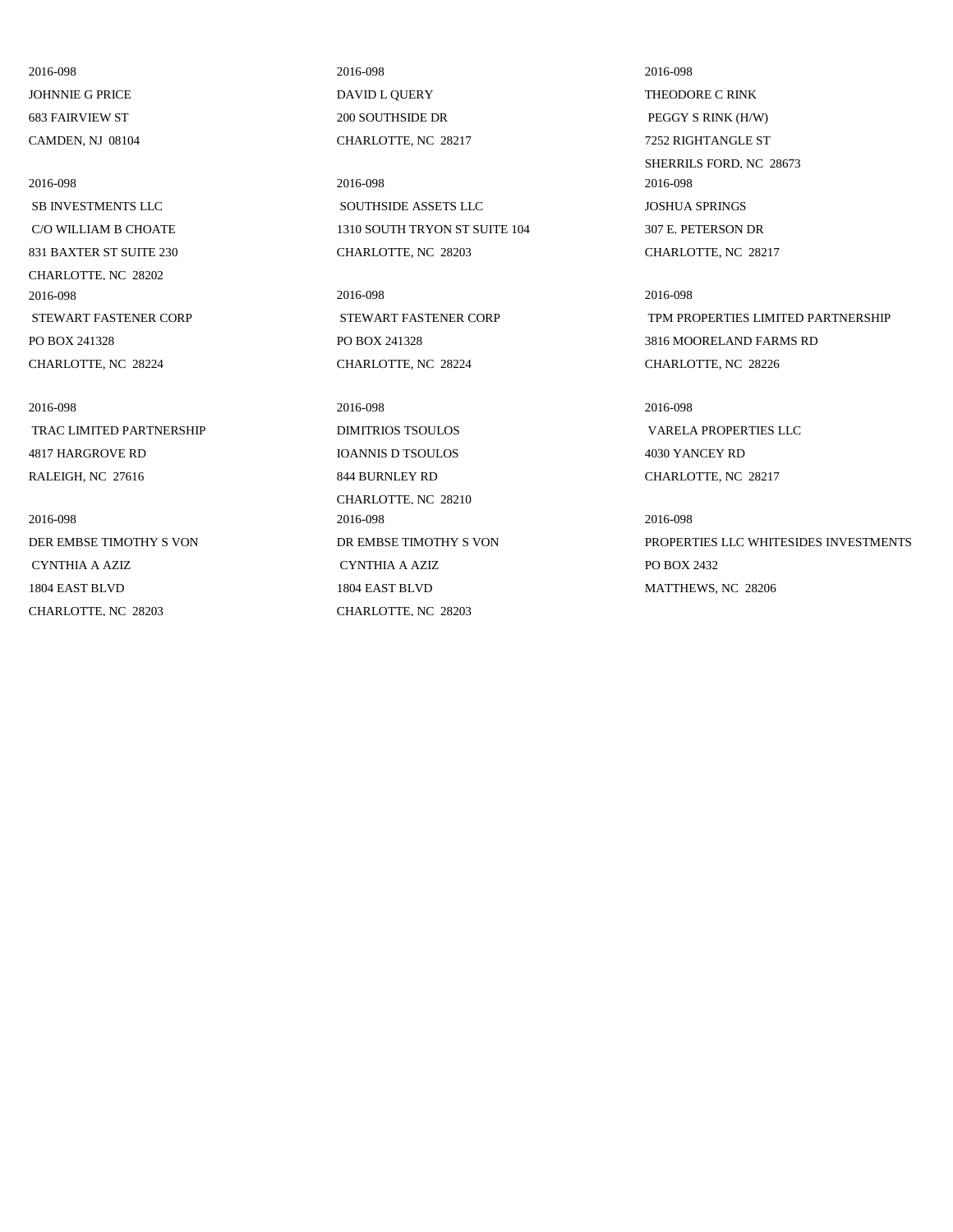2016-098

Lisa Yarrow Colonial Village NA 408 Webster Place Charlotte, NC 28209 2016-098 Jeanne Woosley Sedgefield NA 326 Marsh Road Charlotte, NC 28209 2016-098 Tena Armstrong Clanton Park 3332 Graymont Drive Charlotte, NC 28217

2016-098 Alison Hall Colonial Village NA 3624 Trent Street Charlotte, NC 28209 2016-098 Ann King Sedgefield NA 420 Marsh Road Charlotte, NC 28209 2016-098 Mike Farrell Collinswood NA 1416 Hartford Avenue Charlotte, NC 28209 2016-098 Katie Zender Sedgefield NA 3221 Mayfield Avenue Charlotte, NC 28209